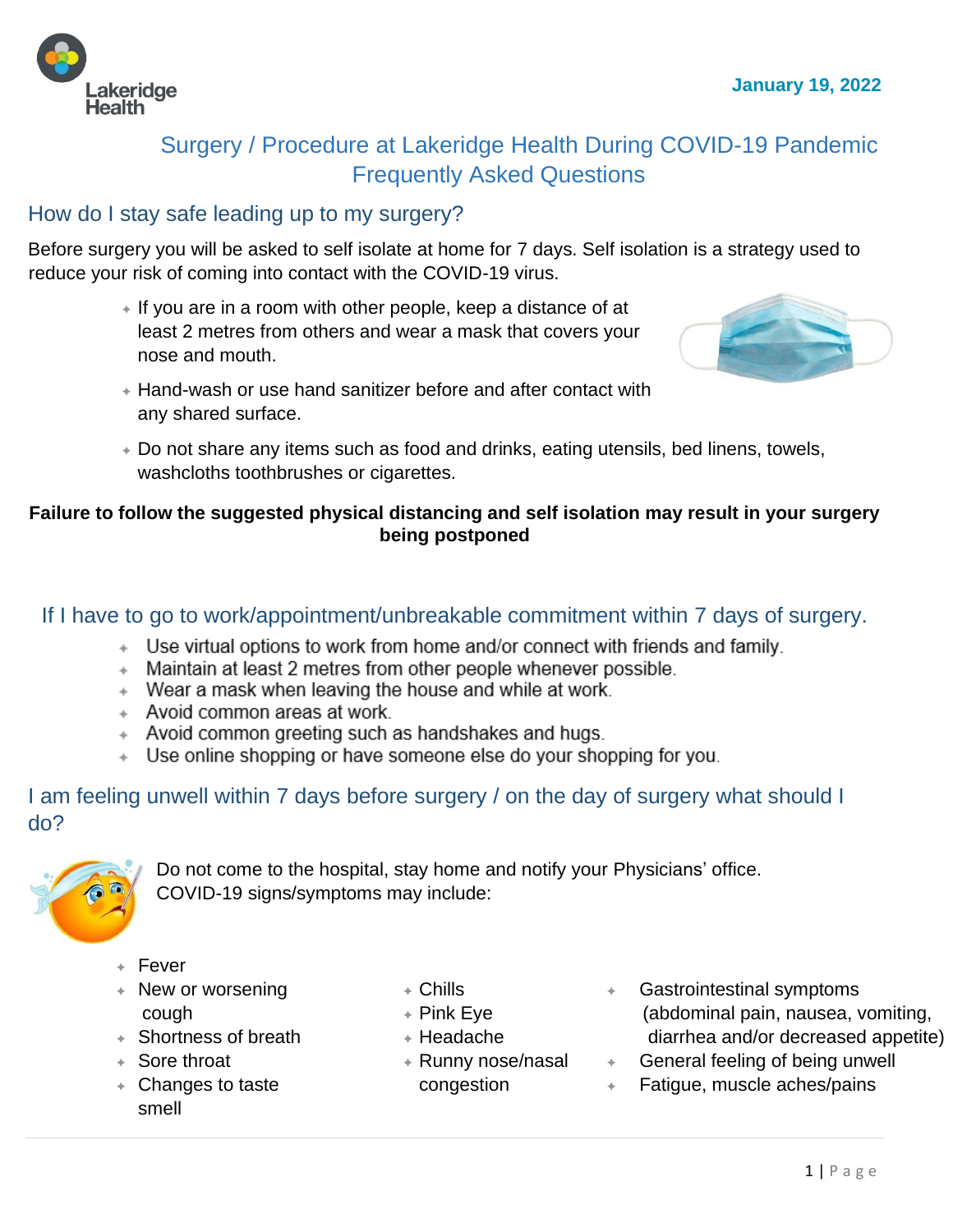

# COVID-19 Testing

# Will I have a COVID-19 test prior to my surgery / procedure?

You are required to organize a COVID-19 test 2 days prior to your surgery. For timely COVID-19 test results, we ask you arrange to have your COVID-19 test collected through one of our Lakeridge Health COVID Assessment Clinics, **[covid19swab.lh.ca](http://covid19swab.lh.ca/)**

When booking a COVID-19 test through the online form under the eligibility section scroll down to and answer YES to the below question.



Every effort should be made to have your pre-operative COVID- 19 test 2 days prior to your surgery / procedure to minimize the risk for delays and/or cancellation.

The purpose of this test is to help the health care team plan for your safety both during and after your surgery / procedure.

| If your surgery day<br>is on | Monday          | You need a COVID test done on the <b>Saturday</b> before your surgery |
|------------------------------|-----------------|-----------------------------------------------------------------------|
|                              | <b>Tuesday</b>  | You need a COVID test done on the <b>Sunday</b> before your surgery.  |
|                              | Wednesday       | You need a COVID test done on the <b>Monday</b> before your surgery.  |
|                              | <b>Thursday</b> | You need a COVID test done on the Tuesday before your surgery.        |
|                              | Friday          | Your need a COVID test done on the Wednesday before your<br>surgery.  |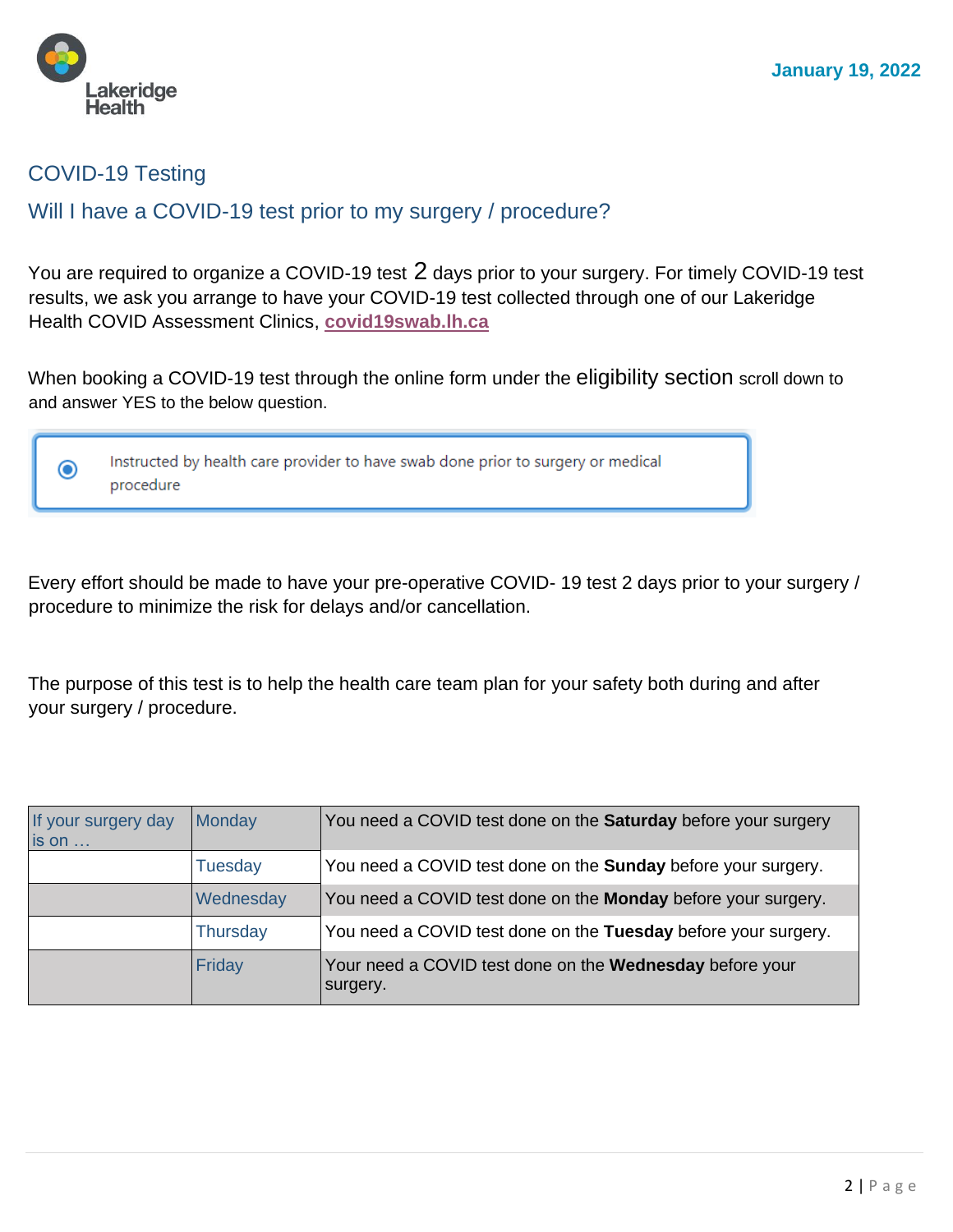

# COVID – 19 Assessment Hours of Operation

| Location                                             | <b>Days of Operation</b>                                                                                                        | <b>Hours of</b><br>Operation |
|------------------------------------------------------|---------------------------------------------------------------------------------------------------------------------------------|------------------------------|
| <b>Clarington Assessment Centre</b>                  | Monday, Wednesday & Friday                                                                                                      | $9$ am $-$ 4 pm              |
|                                                      | Tuesday & Thursday                                                                                                              | 12 pm $-7$ pm                |
|                                                      | Saturday                                                                                                                        | $9$ am $-$ 1pm               |
| Downtown Oshawa Assessment<br>Centre                 | Monday - Friday                                                                                                                 | $9$ am $-$ 8 pm              |
|                                                      | Sunday                                                                                                                          | $9$ am $-3$ pm               |
| <b>Pickering Assessment Centre</b>                   | Monday - Friday                                                                                                                 | $9$ am $-6$ pm               |
|                                                      | Sunday                                                                                                                          | 11 $am - 3 pm$               |
| <b>Pickering Chestnut Hills Assessment</b><br>Centre | Monday - Friday<br>** open for a limited number of walk-ins from<br>930 am $-$ 12:30 pm $-$ 8.2 pm $-$ 5 pm Monday to<br>Friday | $9$ am $-7$ pm               |
|                                                      | Saturday & Sunday                                                                                                               | $8$ am $-$ 4 pm              |
|                                                      | Holidays                                                                                                                        | $8$ am $-$ 4 pm              |
| Port Perry Assessment Centre                         | Monday & Wednesday                                                                                                              | $8$ am $-$ 4 pm              |
|                                                      | Tuesday & Thursday                                                                                                              | 12 pm $-8$ pm                |
|                                                      | Friday, Saturday & Sunday                                                                                                       | 12 pm $-$ 4 pm               |
| <b>Sunderland Assessment Centre</b>                  | Monday                                                                                                                          | $9$ am $-$ 1 pm              |
| <b>Whitby Assessment Centre</b>                      | Monday - Friday                                                                                                                 | $9$ am $-5$ pm               |
|                                                      | Saturday                                                                                                                        | $9$ am $-2$ pm               |

\*\* Hours are subject to change, please ensure you have a booked appointment prior to arriving to the clinic to prevent showing up to a closed clinic\*\*